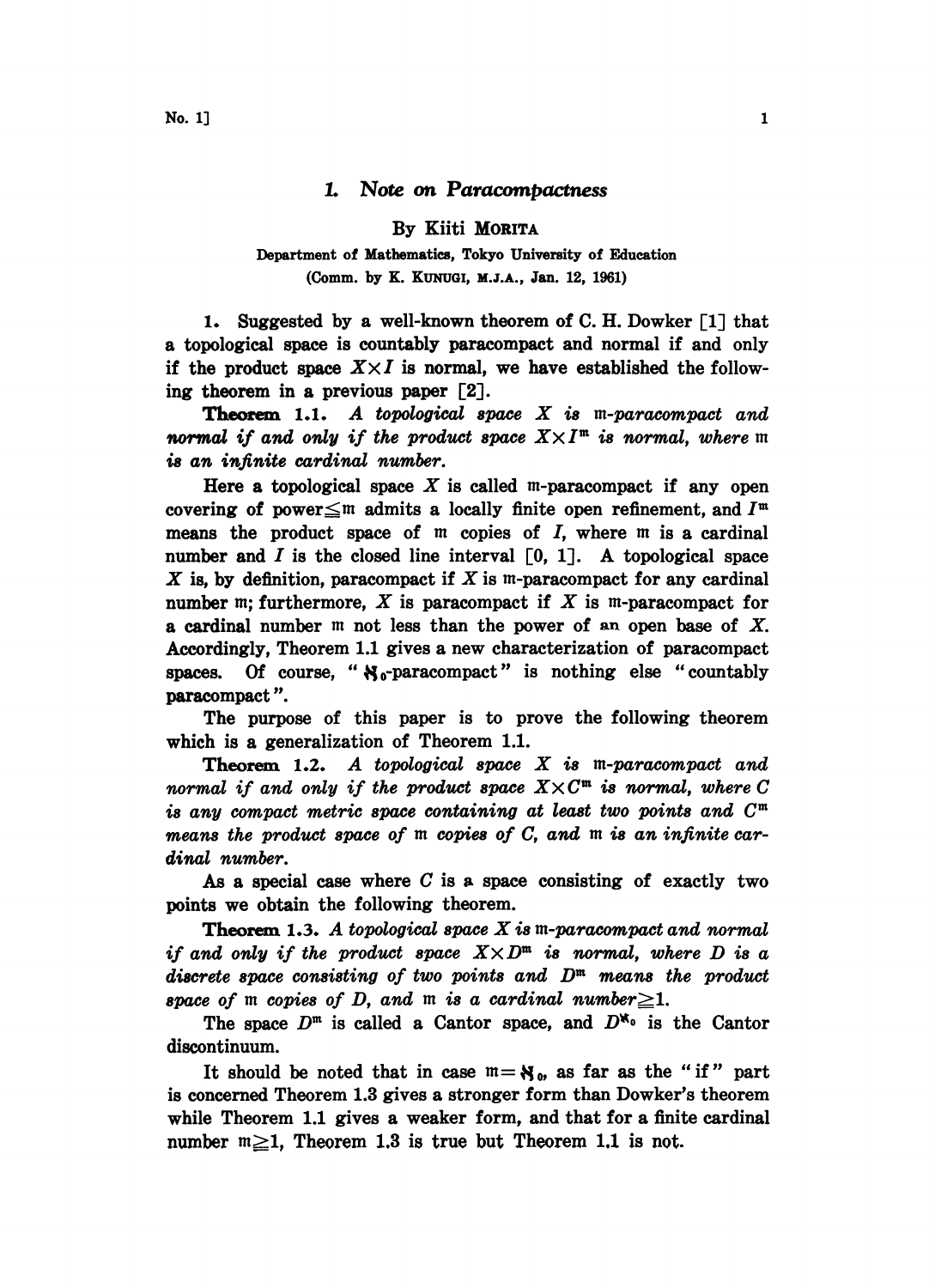## 2 K. MORITA [Vol. 37,

2. We shall begin with a lemma concerning closed mappings.

**Lemma 2.1.** Let  $f_i$  be a closed continuous mapping of a topological space  $X_i$  onto another topological space  $Y_i$  such that  $f_i^{-1}(y)$  is compact for each point y of  $Y_i$ ,  $i=1,2$ . If we put  $g(x_1, x_2)=(f_1(x_1), f_2(x_2))$  for  $x_i \in X_i$ ,  $i=1, 2$ , then g is a closed continuous mapping of  $X_1 \times X_2$  onto  $Y_1 \times Y_2$ .

*Proof.* Let A be any closed subset of  $X_1 \times X_2$ . Suppose that  $(y_1, y_2) \in \overline{g(A)}$ . Then, for any open set  $H_i$  of  $Y_i$  such that  $y_i \in H_i$  we have  $(H_1\times H_2)_{\frown} g(A)+\phi$ . Hence  $(f_1^{-1}(H_1)\times f_1^{-1}(H_2))_{\frown}A+\phi$ . Therefore we have  $(f_1^{-1}(y_1)\times f_2^{-1}(y_2))$   $\land$  A + $\phi$ ; because, otherwise there would exist have  $(f_1^{-1}(y_1) \times f_2^{-1}(y_2)) \wedge A + \phi$ ; because, otherwise there would exist an open set  $G_1$  of  $X_1$  and an open set  $G_2$  of  $X_2$  such that  $(G_1 \times G_2) \wedge A$ an open set  $G_1$  of  $X_1$  and an open set  $G_2$  of  $X_2$  such that  $(G_1 \times G_2)$   $\sim$   $A = \phi$ ,  $f_i^{-1}(y_i) \subset G_i$ ,  $i = 1, 2$  since  $f_i^{-1}(y_i)$  is compact for  $i = 1, 2$ , and we would have  $(f_1^{-1}(L_1)\times f_2^{-1}(L_2))$ ,  $A=\phi$  where  $L_i=Y_i-f_i(X_i-G_i), i=1,$ 2, since  $f_i^{-1}(L_i) \subset G_i$  because of the closedness of  $f_i$ . Therefore  $(y_1, y_2)$  $\epsilon g(A)$ . This shows that g is a closed mapping.

Remark. If for at least one i,  $f_i$  does not satisfy the condition that  $f_i^{-1}(y)$  be compact for each point y of Y<sub>i</sub>, the closedness of the mapping  $g$  is not concluded in general. We shall give an example.

Let  $X_1$  be the space of real numbers and  $Y_1$  the quotient space obtained from  $X_1$  by contracting the set of all integers to a point  $y_0$ ; let  $f_1$  be the identification map. Let  $f_2: X_2 \rightarrow Y_2$  be the identity map with  $X_2 = Y_2 = I$ . Then  $g: X_1 \times X_2 \rightarrow Y_1 \times Y_2$  defined by  $g(x_1, x_2)$  $=(f_1(x_1),f_2(x_2))$  is not a closed mapping; because, if  $A=\{n\times[0,1]\}$  $-1/(1+|n|)|n=0, \pm 1, \pm 2,...$ , we have  $(y_0, 1) \in \overline{g(A)}-g(A)$ .

3. Let Q be a compact Hausdorff space. We shall say that <sup>a</sup> topological space X is Q-paracompact, if  $X \times Q$  is normal.

Theorem 3.1. Let  $Q$  and  $Q'$  be any two compact Hausdorff spaces. If  $Q'$  is either a closed subset of  $Q$  or a continuous image of  $Q$ , then every  $Q$ -paracompact space is  $Q'$ -paracompact.

*Proof.* Suppose that  $Q'$  is a continuous image of  $Q$ ; let f be a continuous mapping of  $Q$  onto  $Q'$ . Let  $X$  be a  $Q$ -paracompact space and put  $g(x, q)=(x, f(q))$  for  $x \in X$ ,  $q \in Q$ . Then g is a closed continuous mapping of  $X \times Q$  onto  $X \times Q'$  by Lemma 2.1. Since X is Q-paracommapping of  $X \times Q$  onto  $X \times Q'$  by Lemma 2.1. Since X is  $Q$ -paracom-<br>pact,  $X \times Q$  is normal, and hence  $X \times Q'$  is normal. Therefore X is  $Q'$ -paracompact. In case  $Q'$  is a closed subset of  $Q$ , every  $Q$ -paracompact space is clearly Q'-paracompact.

Now we are in a position to prove Theorem 1.2. To prove Theorem 1.2 it is sufficient to prove the following theorem in view of Theorem 1.1.

Theorem 3.2. Let  $m$  be an infinite cardinal number. Let  $X$  be a topological space. Then the following statements are equivalent.

 $(a)$  X is  $I<sup>m</sup>$ -paracompact.

(b) X is  $C^m$ -paracompact.